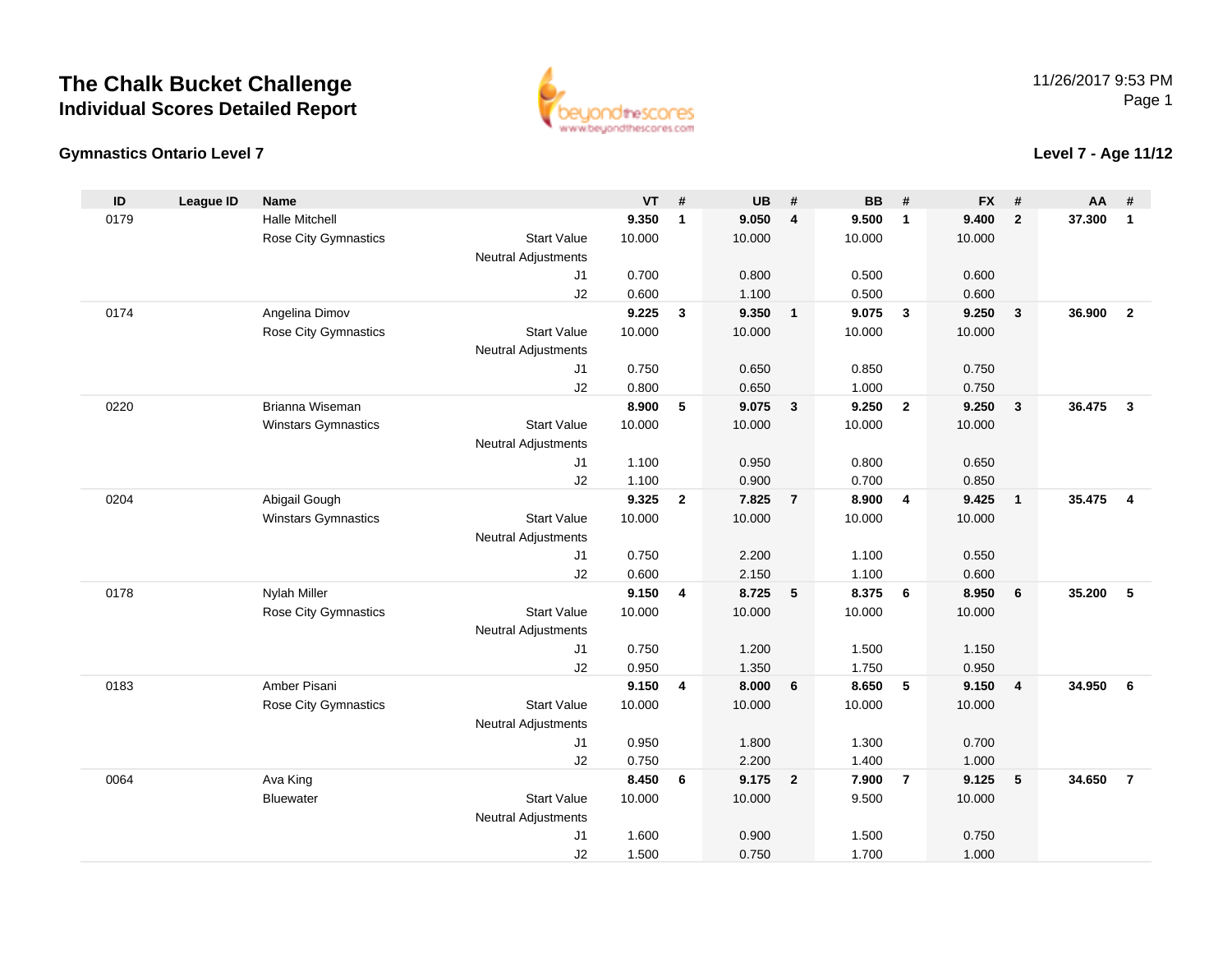

### **Gymnastics Ontario Level 7**

| ID   | <b>League ID</b> | <b>Name</b>                         |                            | <b>VT</b> | #                       | <b>UB</b> | #              | <b>BB</b> | #              | <b>FX</b> | #              | AA     | #                       |
|------|------------------|-------------------------------------|----------------------------|-----------|-------------------------|-----------|----------------|-----------|----------------|-----------|----------------|--------|-------------------------|
| 0083 |                  | Sara Luciani                        |                            | 9.425     | $\mathbf{2}$            | 9.225     | $\overline{2}$ | 9.050     | $\mathbf{2}$   | 9.725     | $\mathbf{1}$   | 37.425 | $\mathbf{1}$            |
|      |                  | <b>Brantford Gymnastics Academy</b> | <b>Start Value</b>         | 10.000    |                         | 10.000    |                | 9.500     |                | 10.000    |                |        |                         |
|      |                  |                                     | <b>Neutral Adjustments</b> |           |                         |           |                |           |                |           |                |        |                         |
|      |                  |                                     | J <sub>1</sub>             | 0.550     |                         | 0.750     |                | 0.400     |                | 0.300     |                |        |                         |
|      |                  |                                     | J2                         | 0.600     |                         | 0.800     |                | 0.500     |                | 0.250     |                |        |                         |
| 0218 |                  | Portia Rain Schatz                  |                            | 9.425     | $\overline{2}$          | 9.100     | $\mathbf{3}$   | 8.725     | $\overline{4}$ | 9.325     | 5              | 36.575 | $\overline{\mathbf{2}}$ |
|      |                  | <b>Winstars Gymnastics</b>          | <b>Start Value</b>         | 10.000    |                         | 10.000    |                | 10.000    |                | 10.000    |                |        |                         |
|      |                  |                                     | <b>Neutral Adjustments</b> |           |                         |           |                |           |                |           |                |        |                         |
|      |                  |                                     | J <sub>1</sub>             | 0.550     |                         | 1.000     |                | 1.300     |                | 0.750     |                |        |                         |
|      |                  |                                     | J2                         | 0.600     |                         | 0.800     |                | 1.250     |                | 0.600     |                |        |                         |
| 0196 |                  | Jaida Ball                          |                            | 9.600     | $\mathbf{1}$            | 7.850     | 5              | 9.425     | $\overline{1}$ | 9.600     | $\overline{2}$ | 36.475 | $\mathbf{3}$            |
|      |                  | <b>Winstars Gymnastics</b>          | <b>Start Value</b>         | 10.000    |                         | 10.000    |                | 10.000    |                | 10.000    |                |        |                         |
|      |                  |                                     | <b>Neutral Adjustments</b> |           |                         |           |                |           |                |           |                |        |                         |
|      |                  |                                     | J1                         | 0.350     |                         | 2.300     |                | 0.450     |                | 0.300     |                |        |                         |
|      |                  |                                     | J2                         | 0.450     |                         | 2.000     |                | 0.700     |                | 0.500     |                |        |                         |
| 0160 |                  | Esmé Higgon                         |                            | 8.950     | $\mathbf{3}$            | 9.625     | $\overline{1}$ | 8.425     | 5              | 9.375     | $\overline{4}$ | 36.375 | $\overline{4}$          |
|      |                  | <b>GW Elites</b>                    | <b>Start Value</b>         | 10.000    |                         | 10.000    |                | 9.500     |                | 10.000    |                |        |                         |
|      |                  |                                     | <b>Neutral Adjustments</b> |           |                         |           |                |           |                |           |                |        |                         |
|      |                  |                                     | J1                         | 1.000     |                         | 0.450     |                | 1.050     |                | 0.700     |                |        |                         |
|      |                  |                                     | J2                         | 1.100     |                         | 0.300     |                | 1.100     |                | 0.550     |                |        |                         |
| 0022 |                  | Megan Gooch                         |                            | 9.600     | $\mathbf{1}$            | 7.550     | 6              | 8.200     | 6              | 9.500     | $\mathbf{3}$   | 34.850 | 5                       |
|      |                  | Blenheim-Kent                       | <b>Start Value</b>         | 10.000    |                         | 9.400     |                | 10.000    |                | 10.000    |                |        |                         |
|      |                  |                                     | <b>Neutral Adjustments</b> |           |                         |           |                |           |                |           |                |        |                         |
|      |                  |                                     | J1                         | 0.400     |                         | 1.700     |                | 1.750     |                | 0.500     |                |        |                         |
|      |                  |                                     | J2                         | 0.400     |                         | 2.000     |                | 1.850     |                | 0.500     |                |        |                         |
| 0056 |                  | <b>Christine VanNooten</b>          |                            | 8.800     | $\overline{\mathbf{4}}$ | 8.350     | $\overline{4}$ | 8.775     | $\mathbf{3}$   | 8.675     | 6              | 34.600 | 6                       |
|      |                  | Blenheim-Kent                       | <b>Start Value</b>         | 10.000    |                         | 10.000    |                | 9.900     |                | 10.000    |                |        |                         |
|      |                  |                                     | <b>Neutral Adjustments</b> |           |                         |           |                |           |                |           |                |        |                         |
|      |                  |                                     | J1                         | 1.200     |                         | 1.600     |                | 1.250     |                | 1.300     |                |        |                         |
|      |                  |                                     | J2                         | 1.200     |                         | 1.700     |                | 1.000     |                | 1.350     |                |        |                         |

**Level 7 - Age 13**

**Level 7 - Age 15+**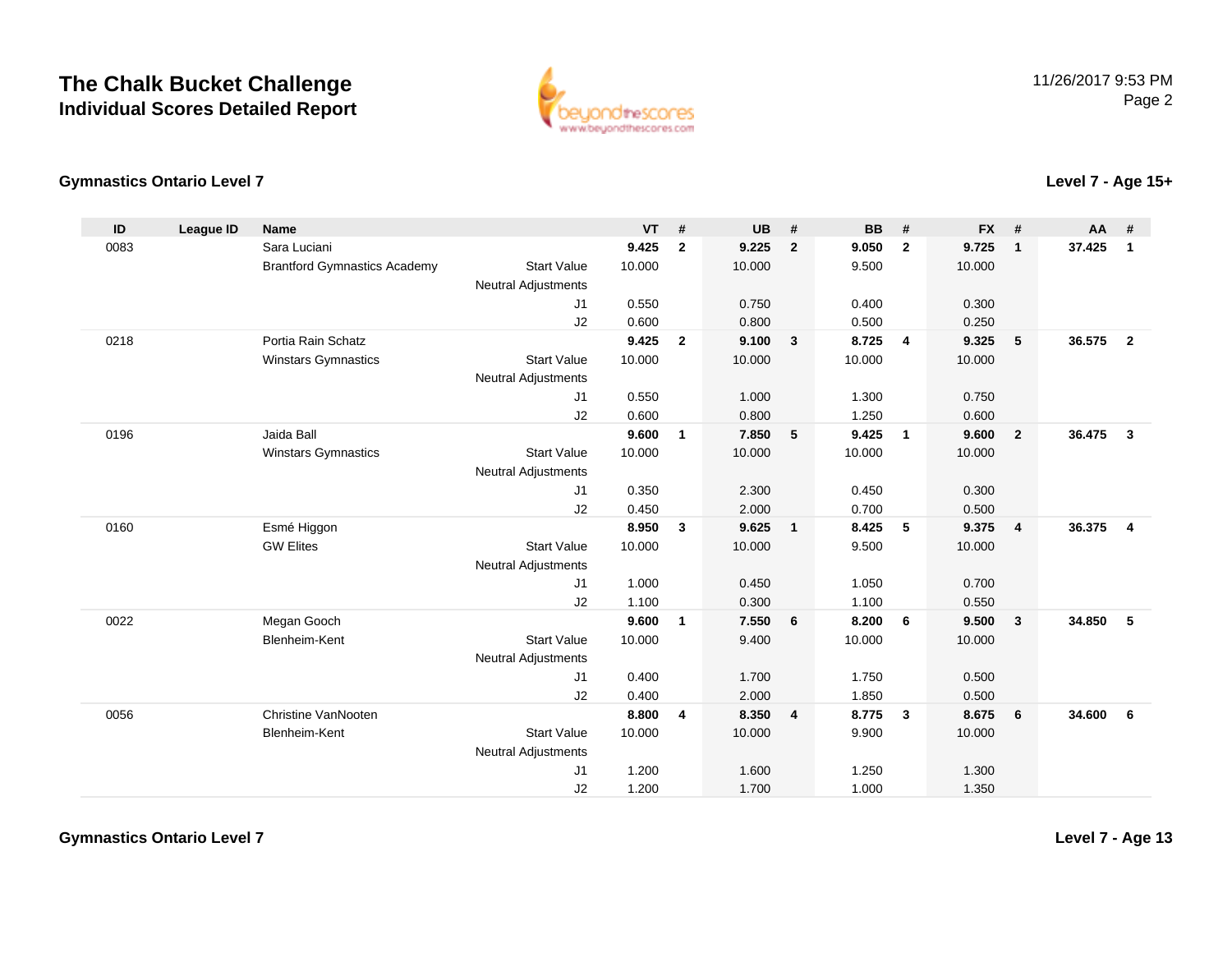

| ID   | <b>League ID</b> | <b>Name</b>              |                            | <b>VT</b>      | #                       | <b>UB</b>      | #                       | <b>BB</b>      | #                       | <b>FX</b>      | #               | AA     | #                       |
|------|------------------|--------------------------|----------------------------|----------------|-------------------------|----------------|-------------------------|----------------|-------------------------|----------------|-----------------|--------|-------------------------|
| 0214 |                  | <b>Hailey Pollinger</b>  |                            | 9.500          | $\mathbf{1}$            | 9.175          | $\overline{2}$          | 9.600          | $\mathbf{1}$            | 9.725          | $\mathbf{1}$    | 38.000 | $\mathbf{1}$            |
|      |                  | Winstars Gymnastics      | <b>Start Value</b>         | 10.000         |                         | 10.000         |                         | 10.000         |                         | 10.000         |                 |        |                         |
|      |                  |                          | <b>Neutral Adjustments</b> |                |                         |                |                         |                |                         |                |                 |        |                         |
|      |                  |                          | J1                         | 0.600          |                         | 0.500          |                         | 0.350          |                         | 0.300          |                 |        |                         |
|      |                  |                          | J2                         | 0.400          |                         | 1.150          |                         | 0.450          |                         | 0.250          |                 |        |                         |
| 0205 |                  | Naomi Iler               |                            | 8.975          | 6                       | 9.450          | $\overline{\mathbf{1}}$ | 9.400          | $\overline{2}$          | 9.400          | $\overline{4}$  | 37.225 | $\overline{2}$          |
|      |                  | Winstars Gymnastics      | <b>Start Value</b>         | 10.000         |                         | 10.000         |                         | 10.000         |                         | 10.000         |                 |        |                         |
|      |                  |                          | <b>Neutral Adjustments</b> |                |                         |                |                         |                |                         |                |                 |        |                         |
|      |                  |                          | J1                         | 0.900          |                         | 0.500          |                         | 0.500          |                         | 0.650          |                 |        |                         |
|      |                  |                          | J2                         | 1.150          |                         | 0.600          |                         | 0.700          |                         | 0.550          |                 |        |                         |
| 0194 |                  | Maeve McSweeney          |                            | 9.100          | $\overline{\mathbf{4}}$ | 8.650          | 5                       | 9.350          | $\overline{\mathbf{3}}$ | 9.500          | $\overline{2}$  | 36.600 | $\overline{3}$          |
|      |                  | Toronto Premier Gym Club | <b>Start Value</b>         | 10.000         |                         | 10.000         |                         | 10.000         |                         | 10.000         |                 |        |                         |
|      |                  |                          | <b>Neutral Adjustments</b> |                |                         |                |                         |                |                         |                |                 |        |                         |
|      |                  |                          | J1                         | 0.950          |                         | 1.450          |                         | 0.600          |                         | 0.550          |                 |        |                         |
|      |                  |                          | J2                         | 0.850          |                         | 1.250          |                         | 0.700          |                         | 0.450          |                 |        |                         |
| 0120 |                  | Eleni Neal               |                            | 9.500          | $\mathbf{1}$            | 8.775          | $\mathbf{3}$            | 8.625          | 5                       | 9.075          | 6               | 35.975 | $\overline{\mathbf{4}}$ |
|      |                  | Forest City Gym Club     | <b>Start Value</b>         | 10.000         |                         | 10.000         |                         | 10.000         |                         | 9.700          |                 |        |                         |
|      |                  |                          | Neutral Adjustments        |                |                         |                |                         |                |                         |                |                 |        |                         |
|      |                  |                          | J1<br>J2                   | 0.450<br>0.550 |                         | 1.350<br>1.100 |                         | 1.350<br>1.400 |                         | 0.750          |                 |        |                         |
| 0106 |                  | Melissa Gagnon-Wease     |                            | 9.250          | $\overline{2}$          | 8.750          | $\overline{\mathbf{4}}$ | 8.400          | 6                       | 0.500<br>9.425 | $\mathbf{3}$    | 35.825 | 5                       |
|      |                  | Forest City Gym Club     | <b>Start Value</b>         | 10.000         |                         | 10.000         |                         | 10.000         |                         | 10.000         |                 |        |                         |
|      |                  |                          | Neutral Adjustments        |                |                         |                |                         |                |                         |                |                 |        |                         |
|      |                  |                          | J1                         | 0.650          |                         | 1.200          |                         | 1.600          |                         | 0.600          |                 |        |                         |
|      |                  |                          | J2                         | 0.850          |                         | 1.300          |                         | 1.600          |                         | 0.550          |                 |        |                         |
| 0069 |                  | Jordyn Somers            |                            | 8.550          | $\overline{7}$          | 8.150          | $\overline{7}$          | 9.125          | $\overline{4}$          | 9.050          | $\overline{7}$  | 34.875 | $6\overline{6}$         |
|      |                  | <b>Bluewater</b>         | <b>Start Value</b>         | 10.000         |                         | 10.000         |                         | 10.000         |                         | 10.000         |                 |        |                         |
|      |                  |                          | Neutral Adjustments        |                |                         |                |                         |                |                         |                |                 |        |                         |
|      |                  |                          | J1                         | 1.550          |                         | 2.000          |                         | 0.800          |                         | 1.000          |                 |        |                         |
|      |                  |                          | J2                         | 1.350          |                         | 1.700          |                         | 0.950          |                         | 0.900          |                 |        |                         |
| 0010 |                  | Cadance Beuckelare       |                            | 9.000          | 5                       | 8.600          | 6                       | 8.125          | $\overline{7}$          | 8.825          | 8               | 34.550 | $\overline{7}$          |
|      |                  | Blenheim-Kent            | <b>Start Value</b>         | 10.000         |                         | 10.000         |                         | 9.500          |                         | 10.000         |                 |        |                         |
|      |                  |                          | <b>Neutral Adjustments</b> |                |                         |                |                         |                |                         |                |                 |        |                         |
|      |                  |                          | J1                         | 1.000          |                         | 1.300          |                         | 1.400          |                         | 1.100          |                 |        |                         |
|      |                  |                          | J2                         | 1.000          |                         | 1.500          |                         | 1.350          |                         | 1.250          |                 |        |                         |
| 0037 |                  | Tanika Ladd              |                            | 9.225          | 3                       | 7.100          | 8                       | 7.475          | 8                       | 9.325          | $5\phantom{.0}$ | 33.125 | 8                       |
|      |                  | Blenheim-Kent            | <b>Start Value</b>         | 10.000         |                         | 10.000         |                         | 9.200          |                         | 10.000         |                 |        |                         |
|      |                  |                          | <b>Neutral Adjustments</b> |                |                         |                |                         |                |                         |                |                 |        |                         |